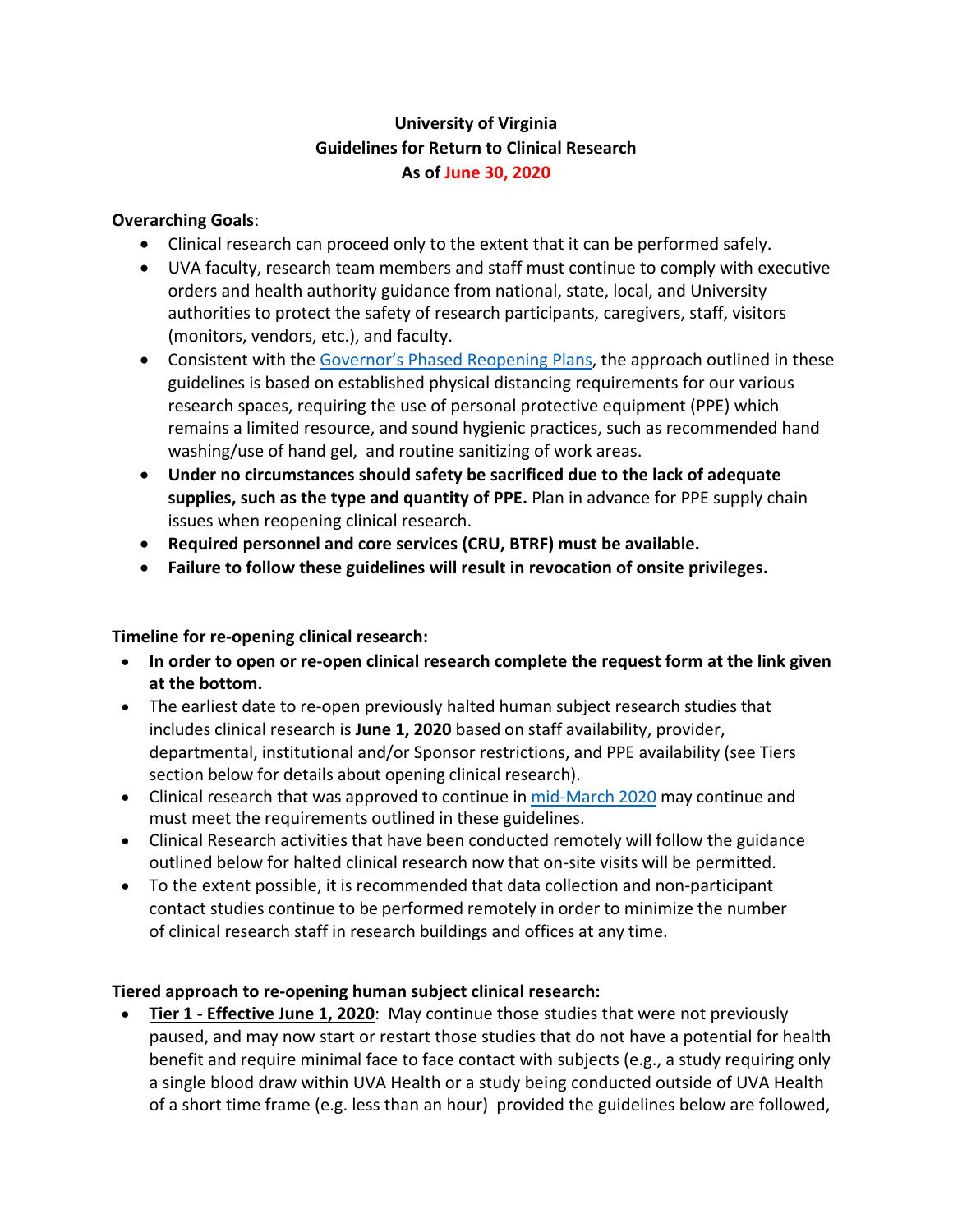- **Tier 2 - Effective June 15, 2020:** In addition to the studies in Tier 1, study personnel may now start or restart those studies that do not provide a potential for health benefit to the subject and that involves only a small number of face to face visits, with each visit lasting a moderate time frame (e.g., less than 4 hours /visit) and require a limited use of core or auxiliary services (e.g., CRU, BTRF).
- **Tier 3 – Effective July 1, 2020:** All other human research studies, including those without a potential for health benefit, including biorepository specimen collections, observation studies, and other non-treatment clinical research may resume. At this time representatives from sponsors for site monitoring or site initiation visits will still not be allowed,

*Tier 2 and Tier 3 target dates will be highly dependent on ongoing updates to federal, state, local, and institutional policies related to physical distancing and allowed activities and based on continuous monitoring of the guidelines. All safety measures (e.g. social distancing, wearing masks, taking temperature) are required in Tier 2 and 3 and will continue until further notice.* 

*If there are special circumstances (e.g., the need for certain procedures in restricted periods) you may write to request an earlier restart. Please provide background information and justification to [\[DHudson@virginia.edu](mailto:DHudson@virginia.edu) ]*

*Additionally, researchers must maintain plans and be prepared to halt all activities on short notice should this become necessary.* 

## **In order for clinical research staff/faculty to return on-site, the following practices must be in place:**

- Maximizing opportunities for remote work is critical and should remain in use for the foreseeable future whenever possible.
- Meetings with sponsors/CROs/vendors and collaborators should continue to be conducted virtually until local, state, institutional and facility restrictions are lifted (e.g., visitor restrictions to UVA Health)
- Research visits with participants should be conducted virtually wherever permitted by study protocol or other sponsor guidance until local, state, and institutional restrictions are lifted.
- Before coming to work, all faculty and staff are required to self-screen each day for signs of COVID-19 symptoms and to complete the UVA Health Employee Wellness Attestation.
- Employees scheduled to work on-site but who are not feeling well and/or are experiencing any symptoms of illness must stay at home, and immediately contact their supervisor.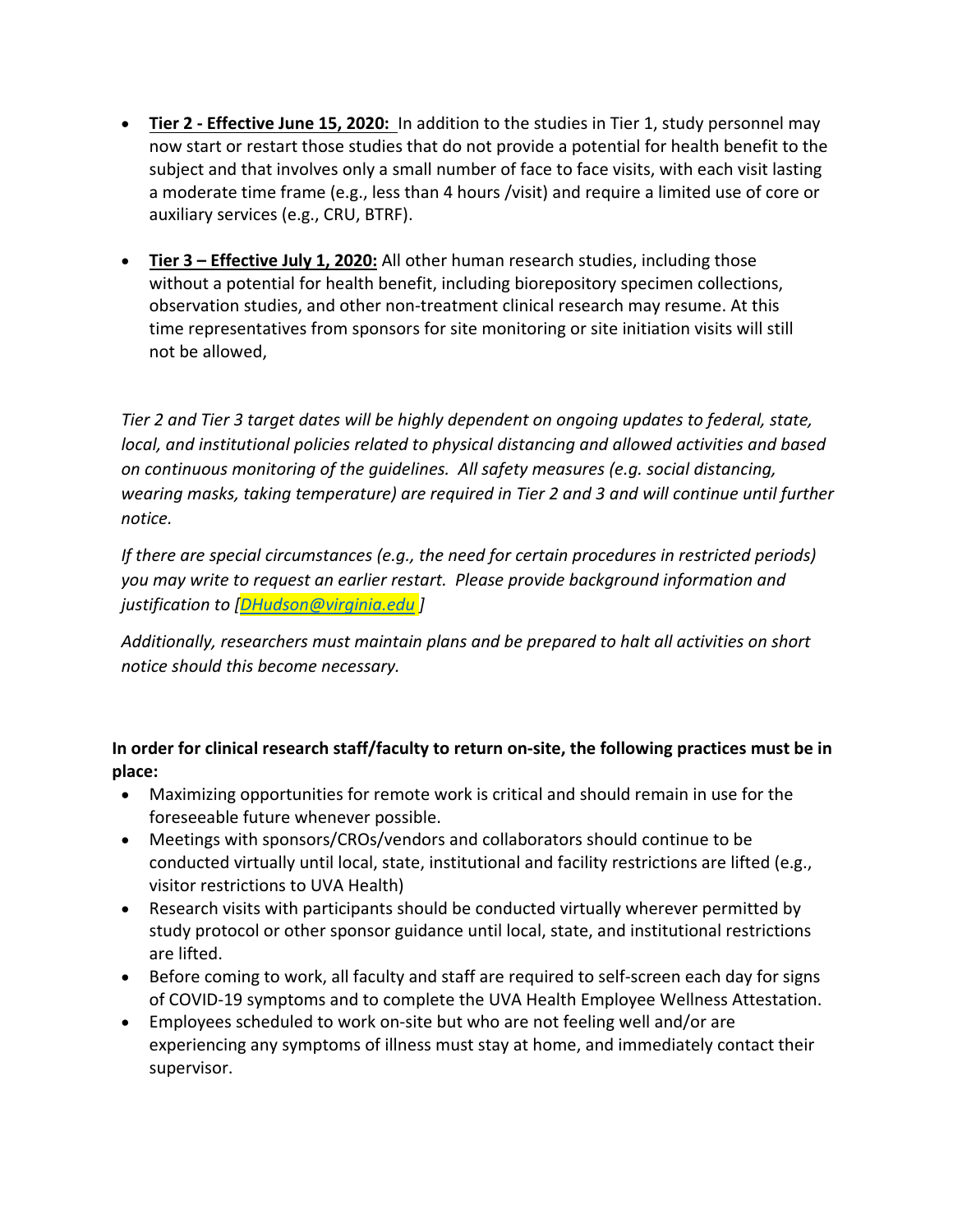- All UVA facilities should develop a plan to ensure enhanced workplace sanitation and disinfection based on CDC and OSHA guidance.
- All clinical research personnel must wear masks while working on-site, including when in contact with research participants and/or staff.
- Clinical research personnel must follow the recommendations on physical distancing and hygiene practices for staff and study participants as required for the specific locations being used.
- When moving around a minimum distance of 6 feet is recommended for social distancing.
- For prolonged work with others (e.g., in shared office space) the space between people should meet relevant guidelines.
- Supervisors must, to the extent practicable, make special accommodations for employees at higher risk for severe illness. Individuals in these high-risk categories have been identified by the [Centers for Disease Control and Prevention.](https://www.cdc.gov/coronavirus/2019-ncov/need-extra-precautions/index.html) Such accommodations shall be coordinated through the Human Resources employee relations team.

## **Research office visits:**

- For outpatient clinical research visits that will be conducted in-person, research personnel should contact participants within 24 hours prior to the visit. Clinical research personnel should verbally confirm and document that the participant is well, and explain the procedures on site for screening. The participant should be informed to wear a mask to the visit and that they will be required to wear a mask throughout the visit.
- Upon arrival, research participants must have their temperature taken and will be asked about symptoms consistent with COVID-19 (up-to-date symptom description from the CDC can be found [here\)](https://www.cdc.gov/coronavirus/2019-ncov/symptoms-testing/symptoms.html). In UVA Health facilities where this screening is conducted for everyone who enters the building, clinical research personnel do not need to repeat the screening. If the visit is taking place in an academic space (CRU, Memorial Gymnasium, etc.), the study team must document and log the screening results

[\(https://redcapsurvey.healthsystem.virginia.edu/surveys/?s=H9AEYA3DCC](https://redcapsurvey.healthsystem.virginia.edu/surveys/?s=H9AEYA3DCC) )

- Research participants should not bring guests to the visit. Children and adults who require assistance may have one caregiver. If a caregiver is present, the caregiver must also be screened prior to the visit as outlined above.
- Throughout the study visit, including during the screening process, clinical research personnel should follow physical distancing guidelines (i.e., 6 feet of physical distancing), except as necessary to complete required procedures.
- Clinical research related activities should be conducted by a minimum number of necessary people, with time limitations and minimal personnel density.
- All clinical research sites must eliminate traditional waiting and common seating areas and utilize non-traditional alternatives (e.g., call ahead registration, waiting in car until called, take participant directly to the research room, etc.).
- Research participants and caregivers must wear either a surgical/procedural mask or a cloth mask/face covering throughout the visit, except when removal of the mask/covering is necessary (e.g., during a physical exam or other research procedure, or when eating/drinking/taking medication).